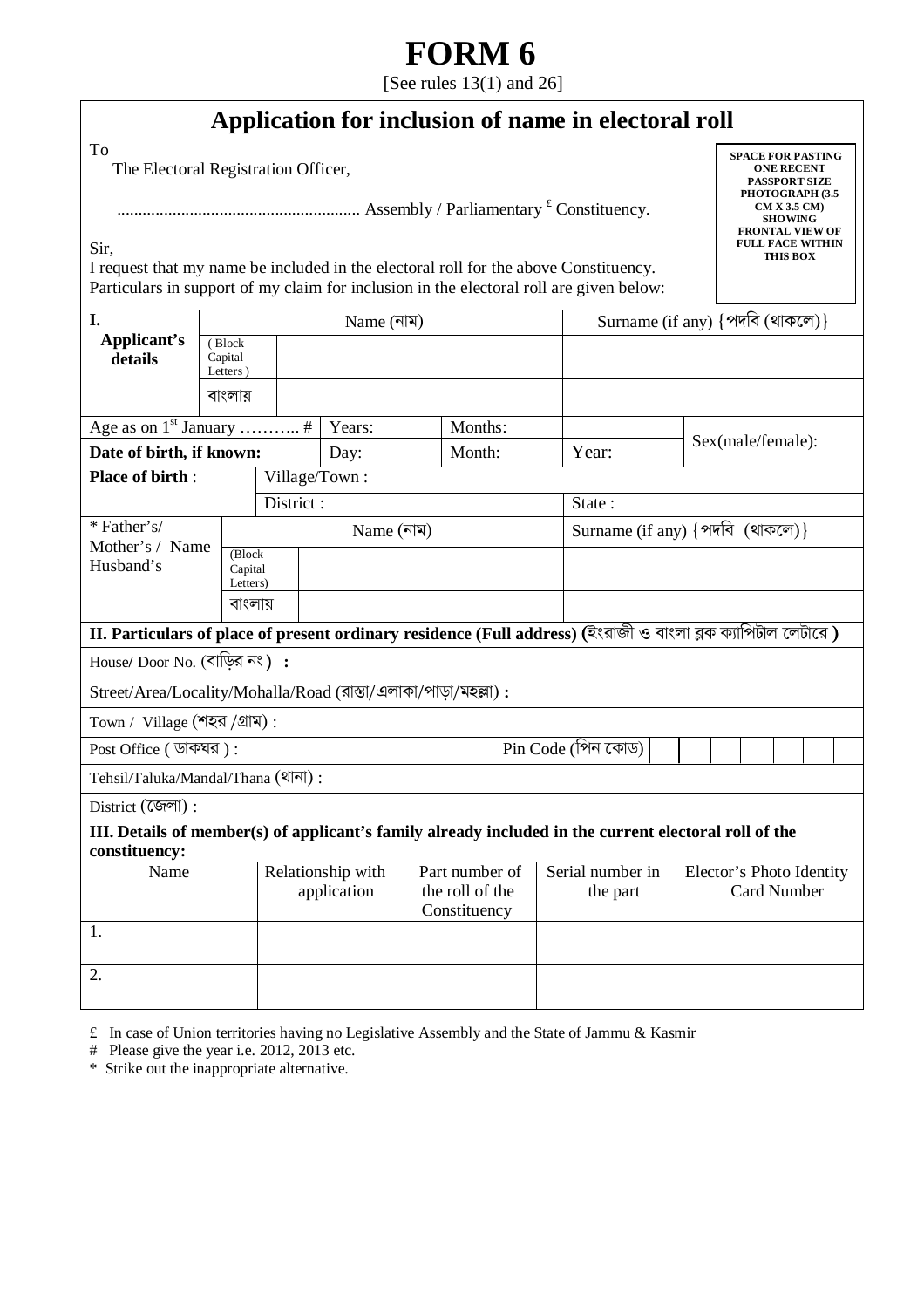## **IV. Declaration :**

I hereby declare that to the best of my knowledge and belief:-

- (i) I am a citizen of India;
- (ii) I am ordinarily resident at the address given in para II above since ………………….(date, month, year);
- (iii) I have not applied for the inclusion of my name in the electoral roll for any other constituency;
- (iv) \*My name has not already been included in the electoral roll for this or any other assembly constituency;

**or** 

\*My name may have been included in the electoral roll for……………………… Constituency in …………………………….State in which I was ordinarily resident earlier at the address mentioned below and, if so, I request that the same may be deleted from that electoral roll.

Full address (Earlier place of ordinary residence):

\_\_\_\_\_\_\_\_\_\_\_\_\_\_\_\_\_\_\_\_\_\_\_\_\_\_\_\_\_\_\_\_\_\_\_\_\_\_\_\_\_\_\_\_\_\_

\_\_\_\_\_\_\_\_\_\_\_\_\_\_\_\_\_\_\_\_\_\_\_\_\_\_\_\_\_\_\_\_\_\_\_\_\_\_\_\_\_\_\_\_

\_\_\_\_\_\_\_\_\_\_\_\_\_\_\_\_\_\_\_\_\_\_\_\_\_\_\_\_\_\_\_\_\_\_\_\_\_\_\_\_\_\_\_\_

| Place  |
|--------|
| I )ate |

**Signature or thumb impression of the applicant**

issued) \_\_\_\_\_\_\_\_\_\_\_\_\_\_\_\_\_

Electors photo identity card (if already

Date of issue \_\_\_\_\_\_\_\_\_\_\_\_\_\_\_\_\_\_\_

 **c) Note : Any person who makes a statement or declaration which is false and which he either knows or believes to be false or does not believe to be true, is punishable under section 31 of the Representation of the People Act, 1950 (43 of 1950).** 

\* Strike out the inappropriate alternative.

\_\_\_\_\_\_\_\_\_\_\_\_\_\_\_\_\_\_\_\_\_\_\_\_\_\_\_

## **Details of action taken (To be filled by Electoral Registration Officer of the constituency)**

The application of

Shri/Smt./Km. …………………………………………………………………..................……for inclusion of name in the electoral roll in Form 6 has been accepted \* **/**rejected \*.

Detailed reasons for \* acceptance [under or in pursuance of rule  $18*/20*/26(4)$ ]<sup> $t$ </sup> or \*rejection [under or in pursuance of rule  $17*/20*/26(4)^{2}$ :

| Place :                                                              |                        |                               |
|----------------------------------------------------------------------|------------------------|-------------------------------|
| Date:                                                                | Signature of Electoral | (Seal of the Electoral)       |
|                                                                      | Registration officer   | <b>Registration Officer</b> ) |
| During continuous undating after final publication of electoral roll |                        |                               |

£ During continuous updating after final publication of electoral roll.

\* Strike out the inappropriate alternative.

**Remarks of Field Level Officers (e.g. BLO, Designated Officer, Supervisory Officer)**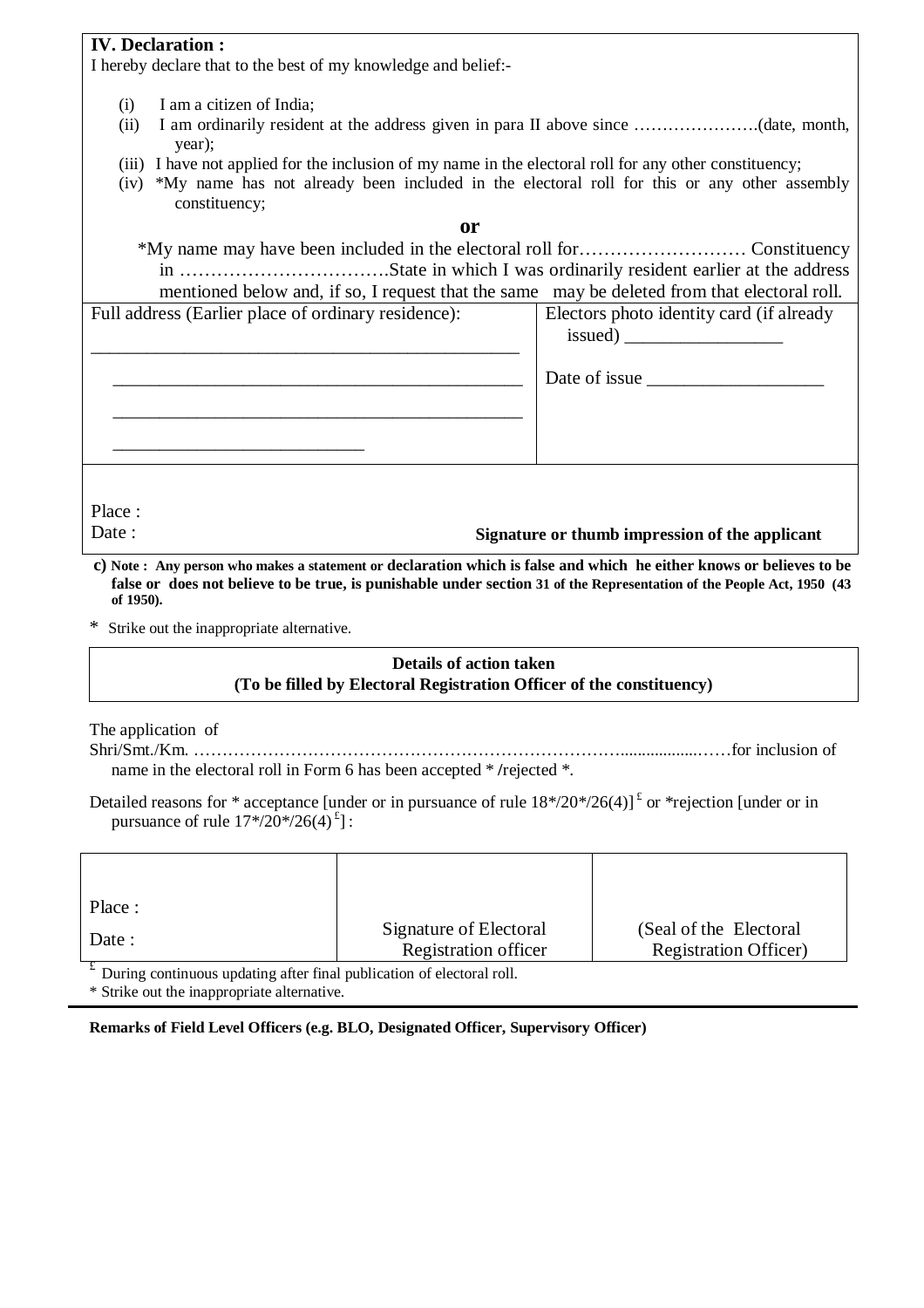# **[This page should be thick enough so that it does not get mutilated / damaged in postal transit]**

| <b>Intimation of action taken</b><br>(Section-II of the page is to be filled in by Electoral Registration Officer of the constituency and to be<br>posted to the applicant on the address as given by the applicant in Section-I) |                                                    |                                  |                                                    |            |
|-----------------------------------------------------------------------------------------------------------------------------------------------------------------------------------------------------------------------------------|----------------------------------------------------|----------------------------------|----------------------------------------------------|------------|
|                                                                                                                                                                                                                                   |                                                    |                                  |                                                    |            |
|                                                                                                                                                                                                                                   |                                                    |                                  |                                                    | Section-I  |
|                                                                                                                                                                                                                                   |                                                    | Postage Stamp to be<br>Electoral | affixed by the<br>Registration<br>Authority at the |            |
| The application in Form-6 of<br>** Shri/Shrimati/Kumari                                                                                                                                                                           |                                                    |                                  |                                                    |            |
| **(Full Address)                                                                                                                                                                                                                  |                                                    |                                  |                                                    |            |
| House/Door number:                                                                                                                                                                                                                |                                                    |                                  |                                                    |            |
| Street/Area/Locality/                                                                                                                                                                                                             |                                                    |                                  |                                                    |            |
| Mohalla/Road:                                                                                                                                                                                                                     |                                                    |                                  |                                                    |            |
| Town/Village:                                                                                                                                                                                                                     |                                                    |                                  |                                                    |            |
| Post Office:                                                                                                                                                                                                                      | Pin Code:                                          |                                  |                                                    |            |
| Tehsil/Taluka/                                                                                                                                                                                                                    |                                                    |                                  |                                                    |            |
| Mandal/Thana:                                                                                                                                                                                                                     |                                                    |                                  |                                                    |            |
| District:                                                                                                                                                                                                                         |                                                    |                                  |                                                    |            |
| ** To be filled in by the applicant.                                                                                                                                                                                              |                                                    |                                  |                                                    |            |
|                                                                                                                                                                                                                                   |                                                    |                                  |                                                    | Section-II |
| has been                                                                                                                                                                                                                          |                                                    |                                  |                                                    |            |
|                                                                                                                                                                                                                                   |                                                    |                                  |                                                    |            |
|                                                                                                                                                                                                                                   |                                                    |                                  |                                                    |            |
|                                                                                                                                                                                                                                   | <b>Electoral Registration Officer</b>              |                                  |                                                    |            |
|                                                                                                                                                                                                                                   |                                                    |                                  |                                                    |            |
|                                                                                                                                                                                                                                   |                                                    |                                  |                                                    |            |
|                                                                                                                                                                                                                                   |                                                    |                                  |                                                    |            |
|                                                                                                                                                                                                                                   |                                                    |                                  |                                                    |            |
| <b>Receipt for application</b>                                                                                                                                                                                                    |                                                    |                                  |                                                    |            |
| Date<br>on behalf of the Electoral Registration Officer                                                                                                                                                                           | Signature of the officer receiving the application |                                  |                                                    |            |

\*\* To be filled in by the applicant.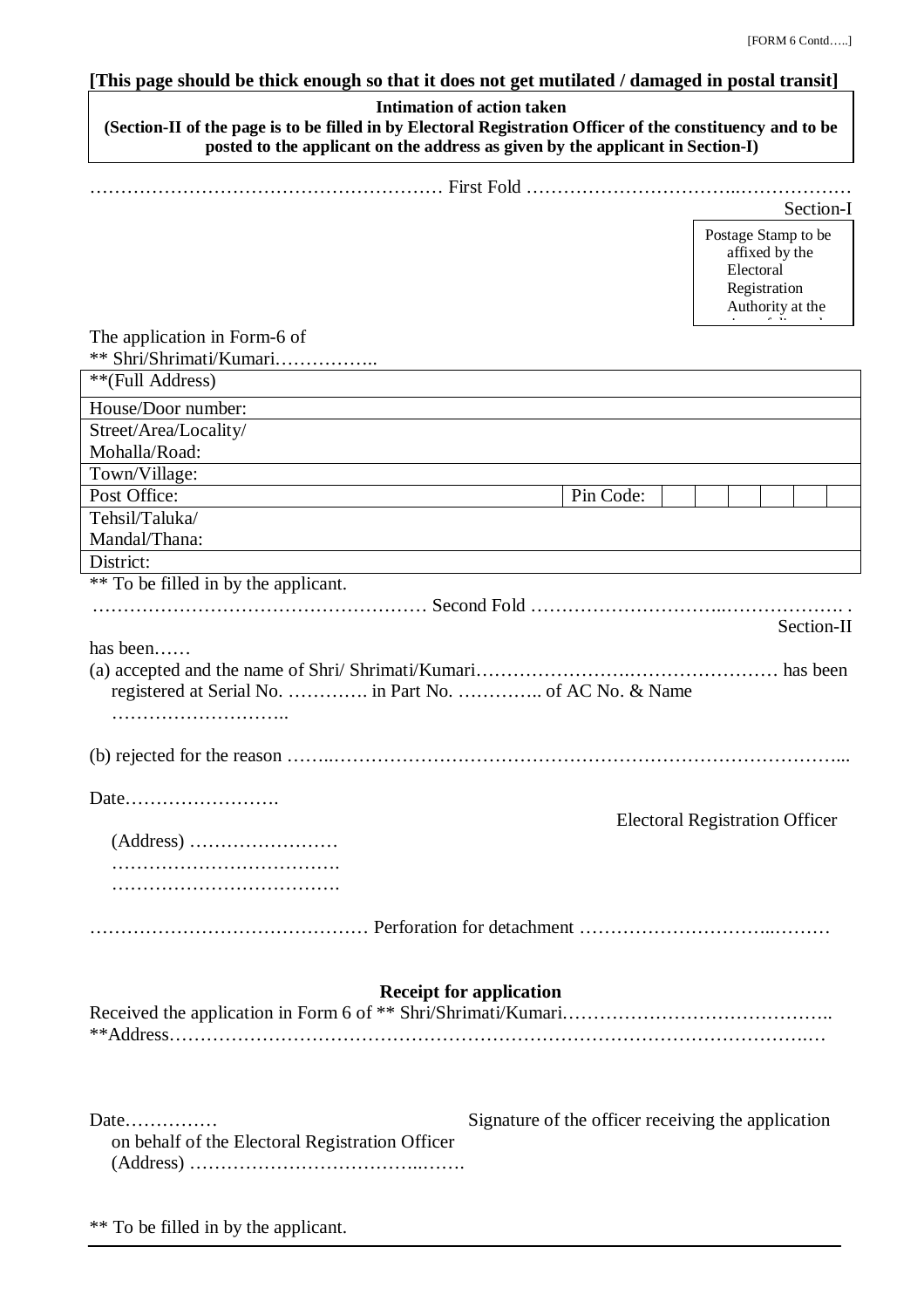#### **GUIDELINES FOR FILLING UP THE APPLICATION FORM-6 General Instructions**

#### **Who can file Form-6**

1. First time applicant on attaining age of 18years or more on the first day of January of the year with reference to which the electoral roll is being revised.

2. Person shifting his / her place of ordinary residence outside the constituency in which he / she is already registered.

#### **When Form-6 can be filed**

1. The application can be filed after draft publication of electoral roll of the constituency. The application is to be filed within the specific days provided for the purpose. Due publicity is given about the above period when the revision programme is announced.

2. Only one copy of the application is to be filed.

3. Application for inclusion of name can be filed through out the year even when the revision programme is not going on. During non-revision period, application must be filed in duplicate.

#### **Where to file Form-6**

1. During revision period, the application can be filed at the designated locations where the draft electoral roll is displayed (mostly polling station locations) as well as the Electoral Registration Officer and Assistant Electoral Registration Officer of the constituency.

2. During other period of the year when revision programme is not going on, the application can be filed only with the Electoral Registration Officer.

#### **How to Fill the Form-6**

1. The application should be addressed to the Electoral Registration Officer of the constituency in which you seek registration. The name of the constituency should be mentioned in the blank space.

#### 2. Name (With Documentary Proof)

The name as it should appear in the electoral roll and Electors Photo Identity Card (EPIC) should be furnished. The full name except the surname should be written in the first box and surname should be written in the second box. In case you do not have a surname, just write the given name. Caste should not be mentioned except where the caste name is used as part of the elector's name or a surname. Honorific appellations like Shri, Smt. Kumari, Khan, Begum, Pandit etc. should not be mentioned.

3. Age (With Documentary Proof)

The age of the applicant should be eighteen or more on  $1<sub>st</sub>$  January of the year with reference to which the electoral roll is being revised. The age should be indicated in years and months.

e.g. A person born on or upto 1/1/1991 will be eligible for inclusion in the electoral roll which is being revised with reference to 1/1/2009. Persons born on 2/1/1991 or thereafter upto 1/1/1992 shall be eligible for inclusion during the next revision with reference to 1/1/2010.

#### 4. Sex

Write your sex in full in the space provided e.g. Male / Female/Others. Applicants may indicate their sex as "Other" where they do not want to be described as male or female.

#### 5. Date of Birth (With Documentary Proof)

Fill up the date of birth in figures in the space provided in dd/mm/yyyy.

Proof of date of birth to be attached are as under:

- (i) Birth certificate issued by a Municipal Authorities or district office of the Registrar of Births & Deaths or Baptism certificate; or
- (ii) Birth certificate from the school (Govt. / Recognised) last attended by the applicant or any other recognised educational institution; or
	- (iii) If a person is class 10 or more pass, he should give a copy of the marksheet of class 10, if it contains date of birth as a proof of date of birth; or
	- (iv) Marksheet of class 8 if it contains date of birth; or
	- (v) Marksheet of class 5 if it contains date of birth; or
	- (vi) A declaration in prescribed format given in Annexure-I made by either of his parents if the person is not educated till class 10 (in those cases where parental declaration is given as proof of age, the applicant will have to be present himself for verification before BLO/ERO/AERO); or
	- (vii) A certificate of his age given by a sarpanch of the concerned Gram Panchayat or by a member of the concerned Municipal Corporation / Municipal Committee, the person is not educated till class and both the parents are not alive.